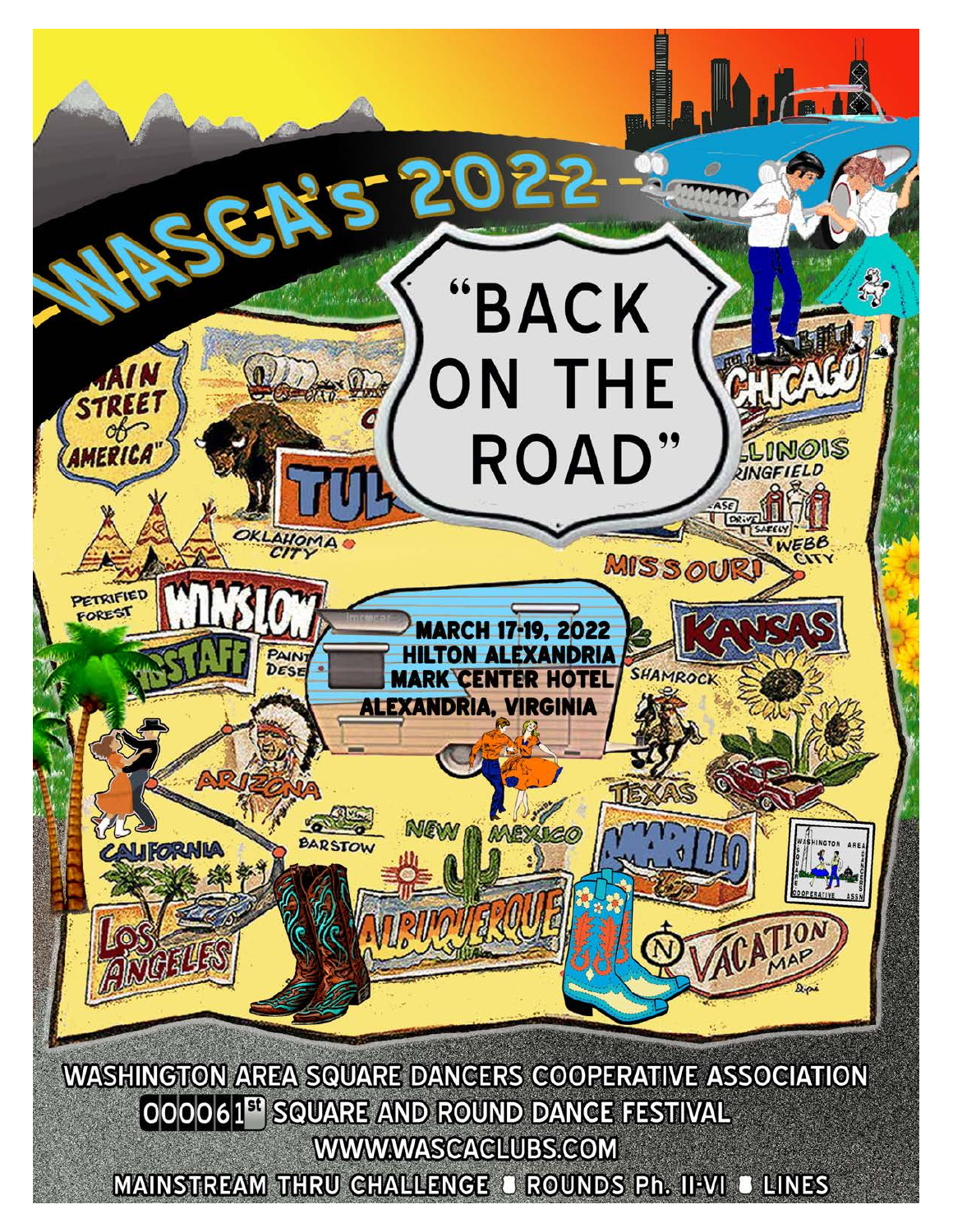#### **WASCA's 61st Spring Square and Round Dance Festival Sponsored by the Washington DC Area Square Dancers Cooperative Association "BACK ON THE ROAD"– March 17, 18, 19, 2022**

Square Dancing \* Mainstream to Challenge \* Round Dancing - Phases II to VI **DIRECTORS: Linda & Steve Toth - (301) 351-8771 - 7226 Mandan Road, Greenbelt, MD 20770 Bobbi & Jeff Fuhr - (301) 926-3955 - 15529 Quince Ridge Lane, North Potomac, MD 20878**

 **2022Festival Directors@wascaclubs.com** 

# **2022 Festival Hotel Rates**

Hilton Alexandria Mark Center, 5000 Seminary Rd., Alexandria, VA 22311

**Run of House, Double Queens, King, Double Queens: (1-2) Persons=\$119+tax & 3-4 Persons=\$129+tax) 1 Bedroom Tower Suite:**  $1-4$  **Persons =**  $$226 + tax$ **Parlor Tower Suites: 1-4 Persons**  $= $345 + tax$ Prevailing Tax, currently  $(14.5\% + $1.25$  daily per room) Check-in time at 3 pm, Check-out time is 12 Noon.

*Preference choice is not guaranteed and subject to availability. Self-parking at the Hotel is \$5.00 per day for all guests of WASCA with in and out privileges for overnight guests only*  $and$  on a space-available basis.

## *Housing Reservations*

Hotel Reservations  $&$  Cancellations are to be made only with the Festival Housing Chairmen Stephanie & Joe Corson. Complete the Housing form (bottom half) indicating lodging desired. Please include your deposit of the first night's room and tax or a credit card number, required to guarantee your reservation  $\&$  send it to the Housing Chairmen. You will NOT receive the special rate if **you reserve through the hotel.** Preference will be given to those reserving for 3 nights.

Dancers must notify the hotel at or before check-in of any change in their planned length of stay to avoid an early checkout fee of a minimum of \$75.00.

> *The Deadline for reserving rooms with Festival pricing is February 4, 2022.*

## *<i>Registration*

Complete the Registration form (top half) and send it to the Registration Chairmen. Confirmation will be sent to you after **5/1/2021**. If you find that you cannot attend the Festival, email, write or call about canceling your registration. Please report to the registration desk when you arrive at the Festival. Registration badges will be given at that time and these badges must be worn at all times. No pre-printed or laminated badges will be processed after 3/1/2022.

# **Photo Disclaimer**

By registering and participating in the WASCA Festival, you give your consent and authorization for your likeness in photograph(s) or video(s) to be used in WASCA's publications and in any and all other media, whether now known or hereafter existing. You further acknowledge and agree that you will make no monetary or other claim against WASCA for the use of any WASCA Festival photographs or videos which contain your likeness.

**REGISTRARS: Tom & Nancy Stafford 7731 Virginia Lane, Falls Church, VA 22043 (703) 573-8378 FestivalRegistration@wascaclubs.com** 

**HOUSING: Stephanie & Joe Corson 12427 Kemmerton Lane, Bowie, MD 20715 (301) 262-3002 FestivalHousing@wascaclubs.com** 

## *Hearing Assist Equipment*

Available in 4 rooms: Magnolia, Terrace, Plus & Advanced

#### $\boldsymbol{Reg}$  istration Rates

| <b>Adult Registration</b> – Full Festival     | \$50.00 |
|-----------------------------------------------|---------|
| <b>On-site Registrations or Registrations</b> |         |
| Received After March 1, 2022                  | \$60.00 |
| <b>Children 17 and under</b> – Full Festival: | \$20.00 |
|                                               |         |

## **Tentative Schedule**

| Thursday:      | Opening Ceremonies – 7pm            |
|----------------|-------------------------------------|
|                | Dancing $-8$ pm to at least 11 pm   |
| <b>Friday:</b> | Dancing $-10$ am to at least 11 pm  |
|                | Sewing Panel $-1$ pm                |
|                | Friday Night Entertainment $-11$ pm |
| Saturday:      | Dancing $-10$ am to at least 11 pm  |
|                | Student Invitationals - 12 Noon     |
|                | Die-Hard $-11$ pm to ??             |

#### $$

**Judy Mitchell & Shannon Simmons**  $(301)$  343-9446 FestivalYouthProgram@wascaclubs.com

#### **Solo Dancer Program**

**Sharon Cockram** (240) 593-2569 FestivalSoloProgram@wascaclubs.com

> $Advert is$ *ing* **Darrella & Tom Deubel**

 $(703)$  425-4072

FestivalAdvertising@wascaclubs.com

#### $A$ *ppropriate Casual Dress Allowed until 6 PM*

Please, no sweatpants, shorts or T-shirts with questionable logos and/or sayings.

# **Traditional Square/Round Dance Attire** *for the Evening Required (After 6pm)*

Long sleeve shirts, long pants or dress jeans, bolo tie or scarf, square dance dress, skirt/blouse ensemble, prairie skirt or evening attire.

#### *<u>Pandemic Disclaimer</u>*

By attending WASCA, you and any guests voluntarily assume all risks related to exposure to COVID-19 and agree not to hold WASCA or the venue liable for any illness or injury.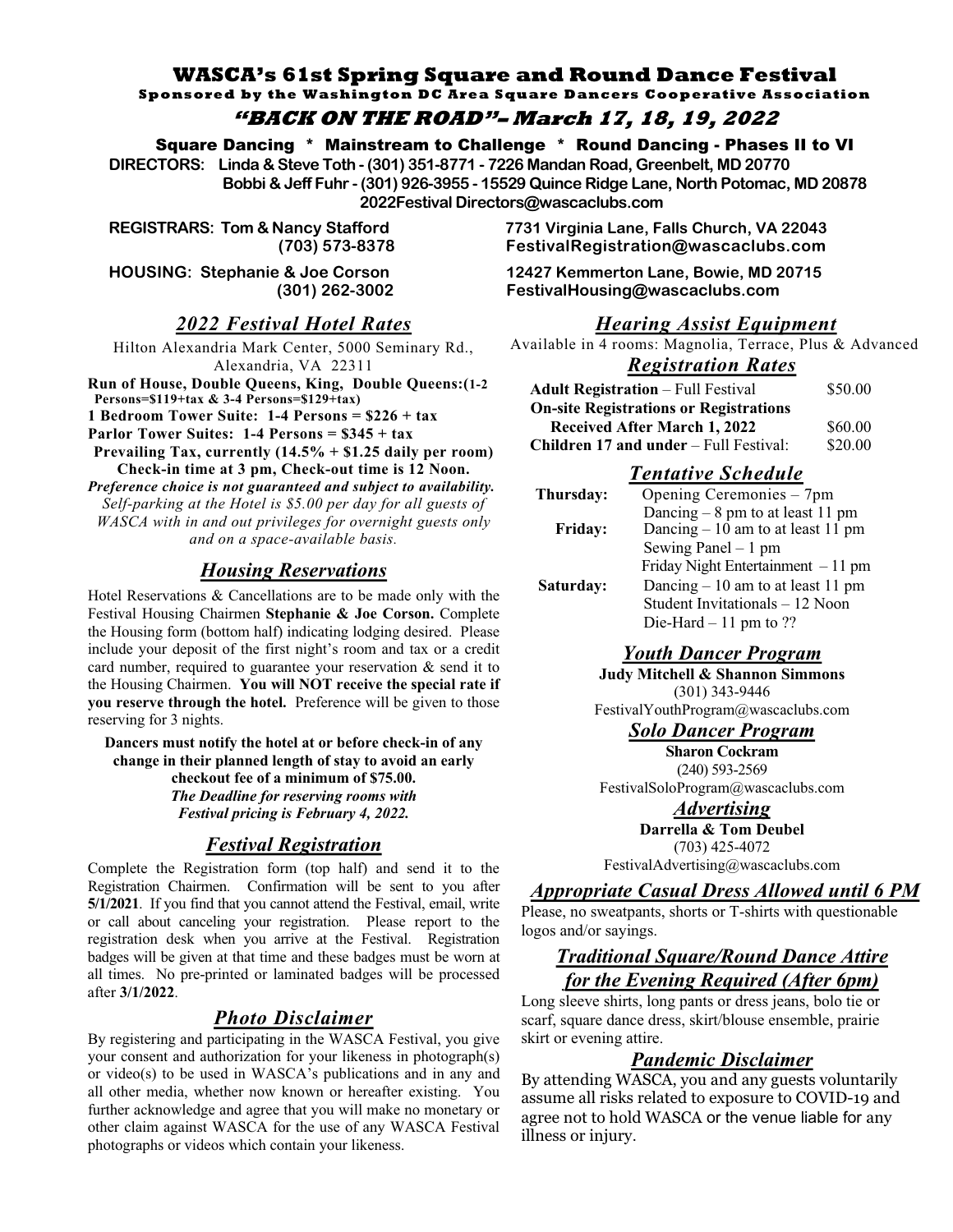# **WASCA's 2022 "Back on the Road" WASCA's 61st Spring Square & Round Dance Festival** Hilton Mark Center Hotel, Alexandria, VA - March 17, 18, 19. 2022

**BILL HARRISON - Maryland** ERIC HENERLAU - California TOM MILLER - Pennsylvania JOE SALTEL - Texas  $\blacksquare$  CURT & TAMMY WORLOCK – Florida **IRENE & STEVE BRADT - Pennsylvania** 

MIKE SEASTROM - California MIKE SIKORSKY - Arizona JEREMY BUTLER - Virginia BUDDY WEAVER - California REY & SHERRY GARZA - California



RANDY & MARIE PRESKITT - Washington 61st WASCA Spring Festival RILEY-Virginia

**DIRECTORS: LINDA & STEVE TOTH AND BOBBI & JEFF FUHR** 2022FestivalDirectors@wascaclubs.com

- DOUG & DONNA RILEY-Virginia

|                                                                                                                                                                                                                                                                                                                                                                     | <b>Festival Registration</b>                                                                                                                                                                                           |  |  |
|---------------------------------------------------------------------------------------------------------------------------------------------------------------------------------------------------------------------------------------------------------------------------------------------------------------------------------------------------------------------|------------------------------------------------------------------------------------------------------------------------------------------------------------------------------------------------------------------------|--|--|
| Adult #1(Badge Name): $\frac{1}{(FIRST)}$ (LAST) $\frac{1}{(LAST)}$ Adult #2(Badge Name): $\frac{1}{(FIRST)}$ (LAST)                                                                                                                                                                                                                                                |                                                                                                                                                                                                                        |  |  |
| Address: $\frac{P_{\text{IRIST}}}{P_{\text{IRST}}}$ Child: $\frac{P_{\text{IRST}}}{P_{\text{IRST}}}$ Child: $\frac{P_{\text{IRST}}}{P_{\text{IRST}}}$ Child: $\frac{P_{\text{IRST}}}{P_{\text{IRST}}}$                                                                                                                                                              | (LAST)                                                                                                                                                                                                                 |  |  |
| City / State:                                                                                                                                                                                                                                                                                                                                                       |                                                                                                                                                                                                                        |  |  |
|                                                                                                                                                                                                                                                                                                                                                                     | Squares:<br>$\Box$ M $\Box$ P<br>$\Box$ DBD $\Box$ A<br>$\Box$ C                                                                                                                                                       |  |  |
|                                                                                                                                                                                                                                                                                                                                                                     | Rounds:<br>$\Box$ V<br>$\Box$ III $\Box$ III<br>$\Box$ IV<br>VI<br>Lines: $\Box$<br>Solo Dancer: □                                                                                                                     |  |  |
| $= \  \, {\sf S} \  \  \, \underline{\hspace{1cm}}$<br>Adults at \$50.00 - Full Festival Registration<br>$= \quad \  \  \, {\mathbb S} \quad \underline{\hspace{1cm}}$<br>On-site Registrations or Registrations Received after March 1, 2022 = \$60<br>Children (17 & under) at $$20.00 - Full Festival Region$<br>$=$ \$ $\qquad$<br><b>Total Amount Enclosed</b> |                                                                                                                                                                                                                        |  |  |
| Please indicate method of payment:                                                                                                                                                                                                                                                                                                                                  | $\square_{\text{Cash}}\ \square_{\text{Check}}\ \square_{\text{Money Order}}\ \square_{\text{Visa}}\ \square_{\text{MasterCard}}$ (NOTE: ANY CHARGE WILL APPEAR AS WASHINGTON AREA SQUARE DANCE COOPERATIVE GREENBELT) |  |  |
|                                                                                                                                                                                                                                                                                                                                                                     |                                                                                                                                                                                                                        |  |  |
| Please make checks and money orders payable to <b>WASCA</b> .<br>Send to: TOM & NANCY STAFFORD 7731 Virginia Lane, Falls Church, VA 22043<br>(703) 573-8378 FestivalRegistration@wascaclubs.com<br>Housing Reservations - Hilton Alexandria Mark Center Hotel, Alexandria, VA                                                                                       |                                                                                                                                                                                                                        |  |  |
|                                                                                                                                                                                                                                                                                                                                                                     | Deadline for festival pricing on rooms is 2/4/22<br>Name:                                                                                                                                                              |  |  |
|                                                                                                                                                                                                                                                                                                                                                                     |                                                                                                                                                                                                                        |  |  |
|                                                                                                                                                                                                                                                                                                                                                                     |                                                                                                                                                                                                                        |  |  |
|                                                                                                                                                                                                                                                                                                                                                                     | Number of People: Phone: (Chapter and Email: Email: Email:                                                                                                                                                             |  |  |
|                                                                                                                                                                                                                                                                                                                                                                     | Deposit Required: First Night's Room + Prevailing Tax (14.5% + \$1.25 Occupancy Fee). Penalty charge for early checkout.                                                                                               |  |  |
| $\Box$ 1 - 2 persons=\$119+Tax $\Box$ 3 - 4 persons=\$129+Tax $\Box$ 1BR Tower Suite=\$226+Tax $\Box$ ParlorTower Suites=\$345+Tax<br>ENTIRE HOTEL IS SMOKE FREE & ALL ROOMS HAVE REFRIGERATORS<br>$\Box$ Queen/Queen $\Box$ King $\Box$ No Preference $\Box$ Roommate:<br><b>Bed Type:</b>                                                                         |                                                                                                                                                                                                                        |  |  |
| Please reserve room for:<br>□ Check □ Money Order □ Visa □ MasterCard □ American Express □ Diners                                                                                                                                                                                                                                                                   | $\Box$ Fri. Mar. 18 $\Box$ Sat. Mar. 19<br>$\Box$ Wed. Mar. 16 $\Box$ Thurs. Mar. 17<br>$\Box$ Discover                                                                                                                |  |  |
|                                                                                                                                                                                                                                                                                                                                                                     |                                                                                                                                                                                                                        |  |  |
|                                                                                                                                                                                                                                                                                                                                                                     |                                                                                                                                                                                                                        |  |  |
| Please make checks and money orders payable to <b>Hilton Alexandria Mark Center Hotel</b> .<br>Send to: STEPHANIE & JOE CORSON 12427 Kemmerton Lane, Bowie, MD 20715<br>(301) 262-3002 FestivalHousing@wascaclubs.com                                                                                                                                               |                                                                                                                                                                                                                        |  |  |